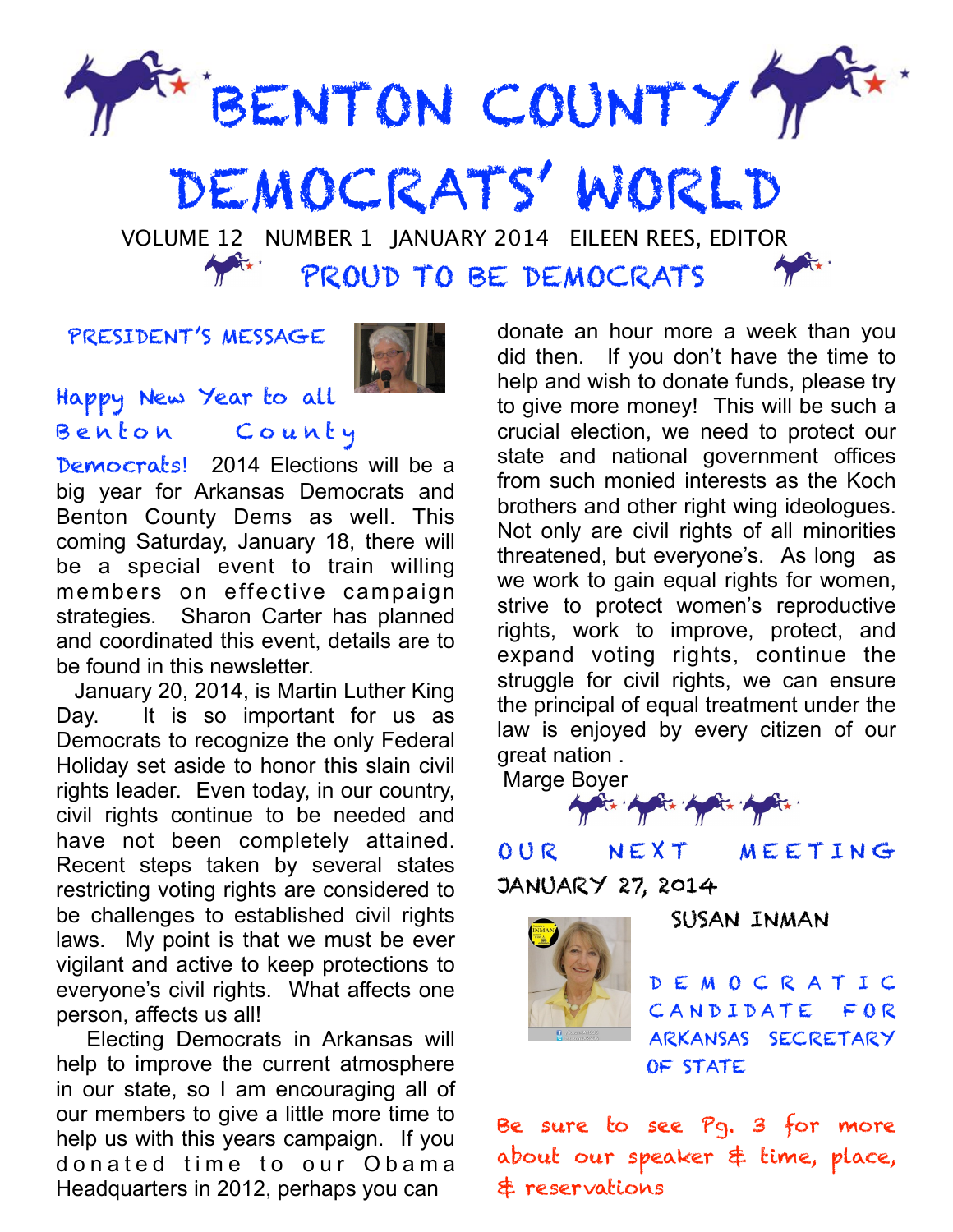BENTON COUNTY DEMOCRATS Membership Meeting Minutes NOVEMBER 25, 2013

**Meeting was called to order by President, Marge Boyer and began with Pledge of Allegiance. Vice President, Grimsely Graham, introduced the speaker, J. P. Peters who spoke about health care with an emphasis on health insurance and the Affordable Care Act.**

**Following the presentation, a business meeting was held during which Marge announced the decision of the Executive Committee to stay at the Golden Corral, except for special meetings, in order to keep costs low for the BCD's and its members. She introduced outgoing Board members and newly elected officers and committee chairs for 2014. Marge noted that a person for reservations is still needed. She then recognized today's guests and asked them to stand.**

**Marge announced that Leah Williams, a member of the Black Caucus, is running for the 93rd House District. Sharon Carter, Chair, Candidate & Elections Committee, Democratic County Committee, advised that a candidate for District 94 is also wanted. She announced that Vince Insalaco, Chair, Arkansas Democratic Party, wants to work with candidates in Northwest Arkansas and will be speaking early January at a meeting Sharon is planning in Benton County.**

**A fundraiser movie, Monuments Men, is scheduled for February 15 and will be shown at one of the Malco Theatres in Rogers. Tickets are \$13 with \$5.75 going to the BCD's.**

**David Ibarra spoke, saying that he is comfortable with the Benton County Democrats and, because of the travel needed to meet with Democratas Unidos in Fayetteville, wants to work with the BCD's.**

**Thurman Metcalf asked those present to sign a petition to place Brad Karren's name on the ballot for Circuit Judge, noting that with sufficient signatures he** **will not have to pay the filing fee. Thurman announced the upcoming Soup Supper at St. Andrews Episcopal Church in Rogers on January 11 with donations going to the church's snack pack program. He also announced that Boomerang Car Wash tickets are available for \$12 with \$6 of the cost going to the Democratic County Committee.**

**Joan Pehosh advised members of her campaign against Fox News being broadcast in public places and asked that members join her in asking business owners to change the station.**

**Sally Ann Borkowski, spoke as AARP representative, to inform members about 'Chained CPI.' She noted that Social Security has not added to the national deficit and advised members that the Cost of Living Adjustment (COLA) for Social Security is now based on the rate of inflation. She said a change is being proposed that would base increases on the Consumer Price Index (CPI). She noted that seniors needs are not based on the CPI, needs such as vision care and hearing aids, for example, and, therefore, increases in Social Security benefits would be less and would result in a loss of income for senior citizens. She asked members to speak to senators, representatives, and people they know regardless of party to inform them of this and how the proposed change would impact the citizens of Arkansas.**

**At the end of the meeting, an announcement was made that the Blue Bowl collection is \$158.11 for today's meeting. Respectfully submitted,**

**Suzanne Miltich, Secretary**

## MOVIE COMING IN FEBRUARY!

**The film, Monuments Men, will be our next fundraiser, scheduled for February 15 at one of the Malco Theaters in Rogers. Get your \$13 ticket at the next meeting; \$5.75 will go to BCDems.**

**Visit [www.monumentsmen.com](http://www.monumentsmen.com)** for more information about this exciting movie directed by George Clooney!